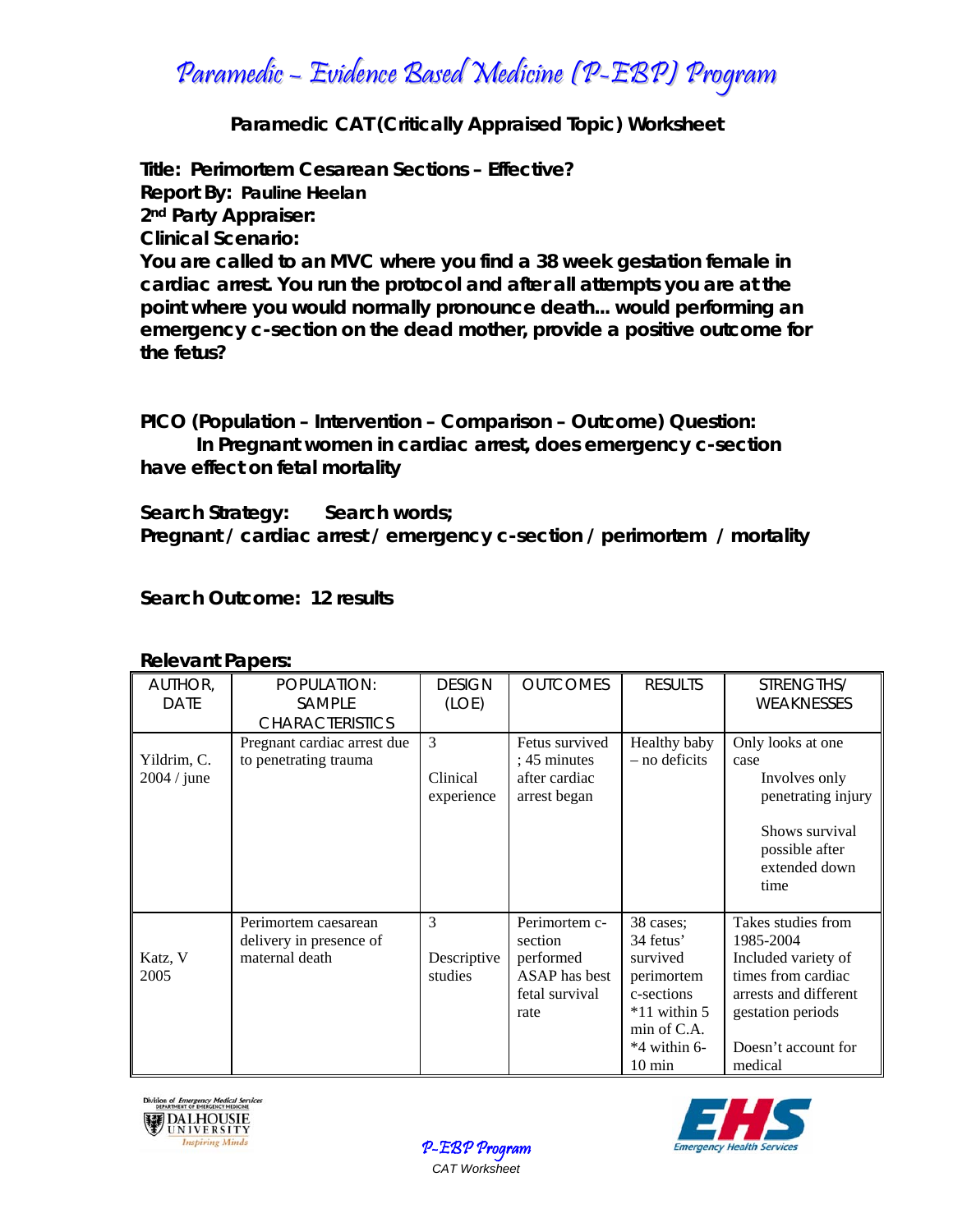# Paramedic – Evidence Based Medicine (P-EBP) Program

|            |                         |   |                 | $*2$ within 11-<br>$15 \text{ min}$<br>$*7$ after 15<br>min of<br>cardiac arrest | advancements made |
|------------|-------------------------|---|-----------------|----------------------------------------------------------------------------------|-------------------|
|            |                         |   |                 |                                                                                  |                   |
|            | Pregnant cardiac arrest | 3 | Fetal death; c- | Fetal death                                                                      | Only one case     |
|            | from MVC; c-section     |   | section         |                                                                                  |                   |
| Kue, R     | performed by paramedics |   | performed       |                                                                                  | Demonstrated the  |
| 2008 / Jan |                         |   | approx. 45 min  |                                                                                  | abilities for     |
|            |                         |   | after cardiac   |                                                                                  | paramedics to     |
|            |                         |   | arrest          |                                                                                  | perform procedure |

# **Comments:**

**Most articles found were individual cases and only 2 documented cases of paramedics performing procedure.** 

**Consider:** *Why would you NOT change practice, based on this article?* 

- *Skill level may be to high*
- *Limited number of actual scenarios where this could be used*
- *Time restraints involved*

**Clinical Bottom Line:** 

**When dealing with pregnancy related cardiac arrest it is crucial to get to the hospital as soon as possible , where an emergency c-section is the only definitive care for possible fetal survival.** 

**References:** 

Perimortem Cesarean section in the helicopter EMS setting Kue R, Coyle C, Vaughan E, Restuccia M. Air Med J. 2008 Jan-Feb;27(1):46-7

Perimortem caesarean delivery ; Were our assumptions correct? Vern Katz, MD, Keith Balderston, MD, Melissa DeFreest, MD American journal of obstetrics and gynecology (2005) 192, 1919-21

Direct correspondence with Dr. Vern Katz (author of perimortem c-section studies)





P-EBP Program *CAT Worksheet*